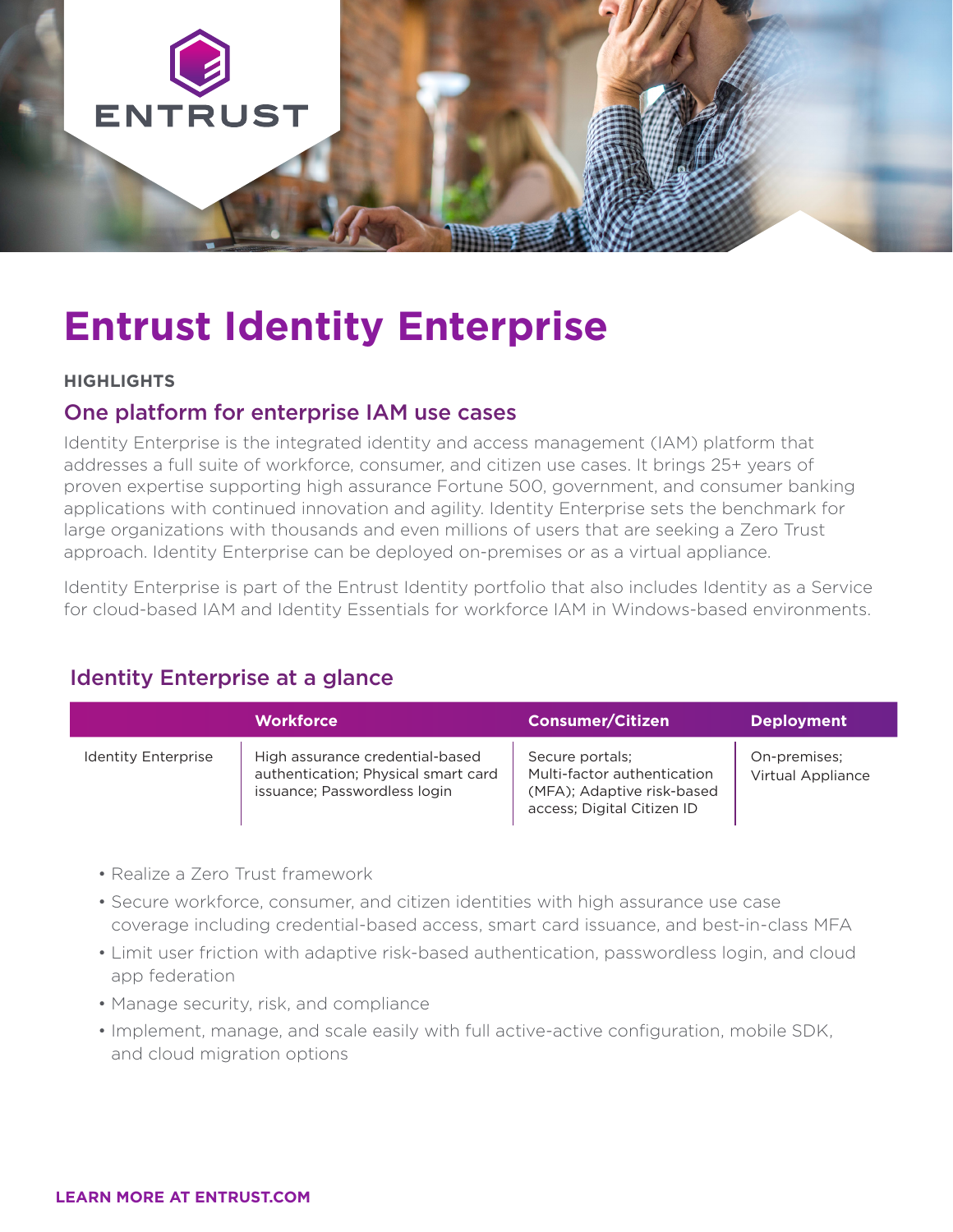# **KEY CAPABILITIES**

# Best-in-class multi-factor authentication (MFA)

Support for an unrivalled number of authenticators, including OATH tokens (for authentication and transaction signing), mobile push, mobile data signatures, and grid cards.



# High assurance credential-based authentication

Option to use digital certificates (PKI) for a higher level of security when and where warranted. This can be either a physical smart card or a virtual smart card that is provisioned on an iOS or Android device. The latter implementation is referred to as Mobile Smart Credential (MSC).

# Third-party CA support

Direct integration with Entrust and Microsoft CAs, including key recovery. As well, Identity Enterprise supports the Entrust CA Gateway, so you can use the CA of your choice.

# Smart card and token issuance

Issue smart cards and tokens individually or in bulk with X.509 certificates or PIV containers. Identity Enterprise provides this functionality centrally with Print Module or allows authorized users to do this through their workstations.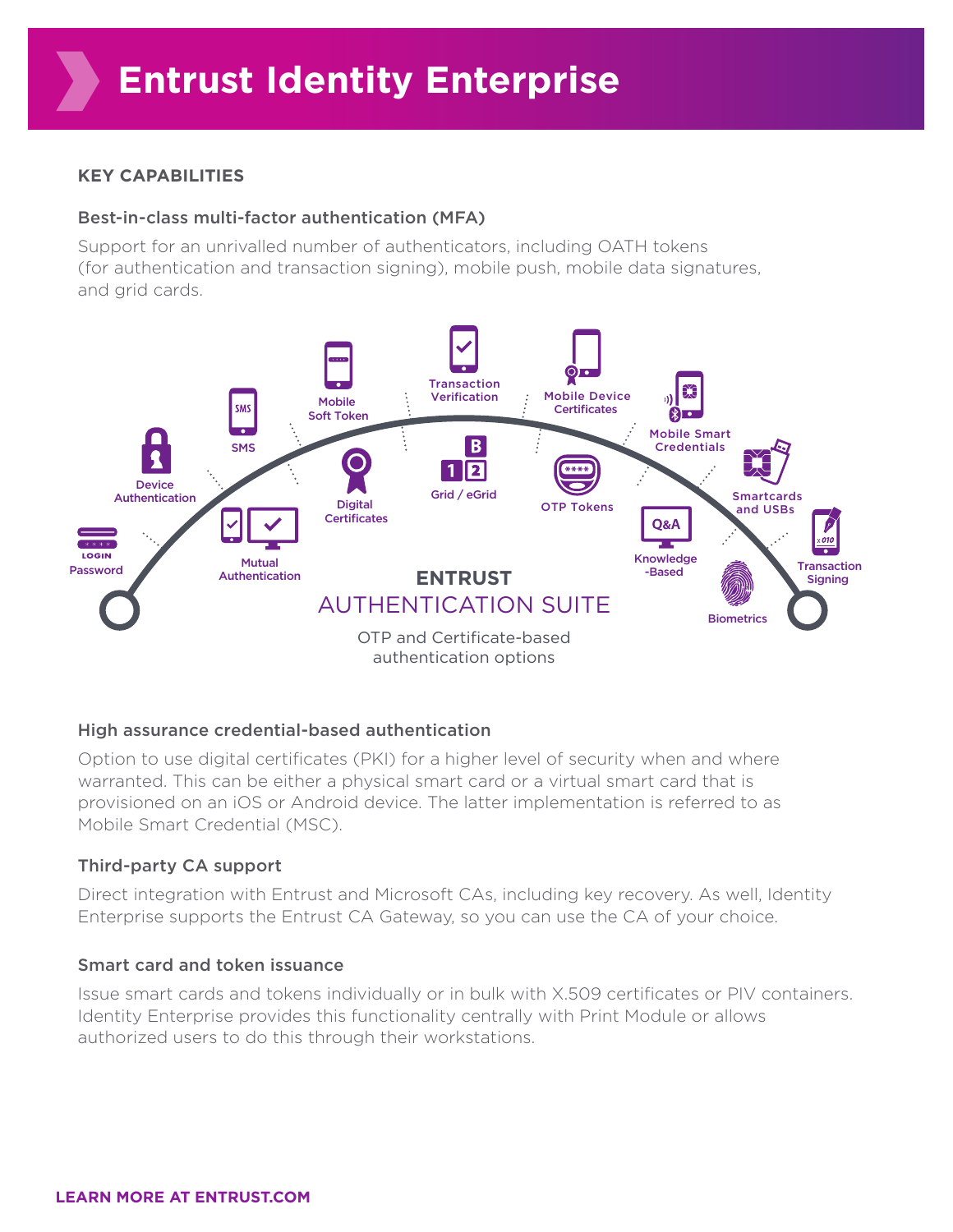# **KEY CAPABILITIES (CONTINUED)**

#### High assurance credential-based access with data encryption

Option to leverage the high performance and security of modern HSMs to encrypt your data at rest. Native support for nShield on-premises, hosted, or as a Service options, as well as support for Thales Luna Network HSM.

#### Secure access to cloud applications

Deploy Identity Enterprise's Federation Module for federated and SSO applications, including Office 365 using SAML.

#### Adaptive risk-based access and authentication

Offer an added level of security when conditions warrant, like a user logging in for the first time from a new device, at an abnormal time of day, or from a different geolocation. Go a step further and check if devices have the fingerprint of known bad devices by enabling Device Reputation. As well, Identity Enterprise supports an extensible risk engine so you can integrate your preferred risk analyzer to enrich each authentication and transaction decision.

#### Passwordless login

Credential-based passwordless workstation login. Passwordless options for consumers include using smartphone biometrics or FIDO tokens with BYODs.

# Identity proofing

Optional integration to support self-service consumer and citizen digital identity verification for fast, secure onboarding with Identity Enterprise.

# Digital citizen identity

Option to improve the security and efficiency of government services with the ability to issue trusted citizen identities for border crossing, licensing, voting, and more.

# Secure portals

Secure access to customer and partner portals.

#### Email and file encryption, document signing

Through integration with the major MDM vendors including Microsoft, IBM, and VMware, Identity Enterprise ensures workplace communications are secure with email and file encryption. MDM vendor integration supports secure workplace transactions with email encryption, file encryption, and document signing.